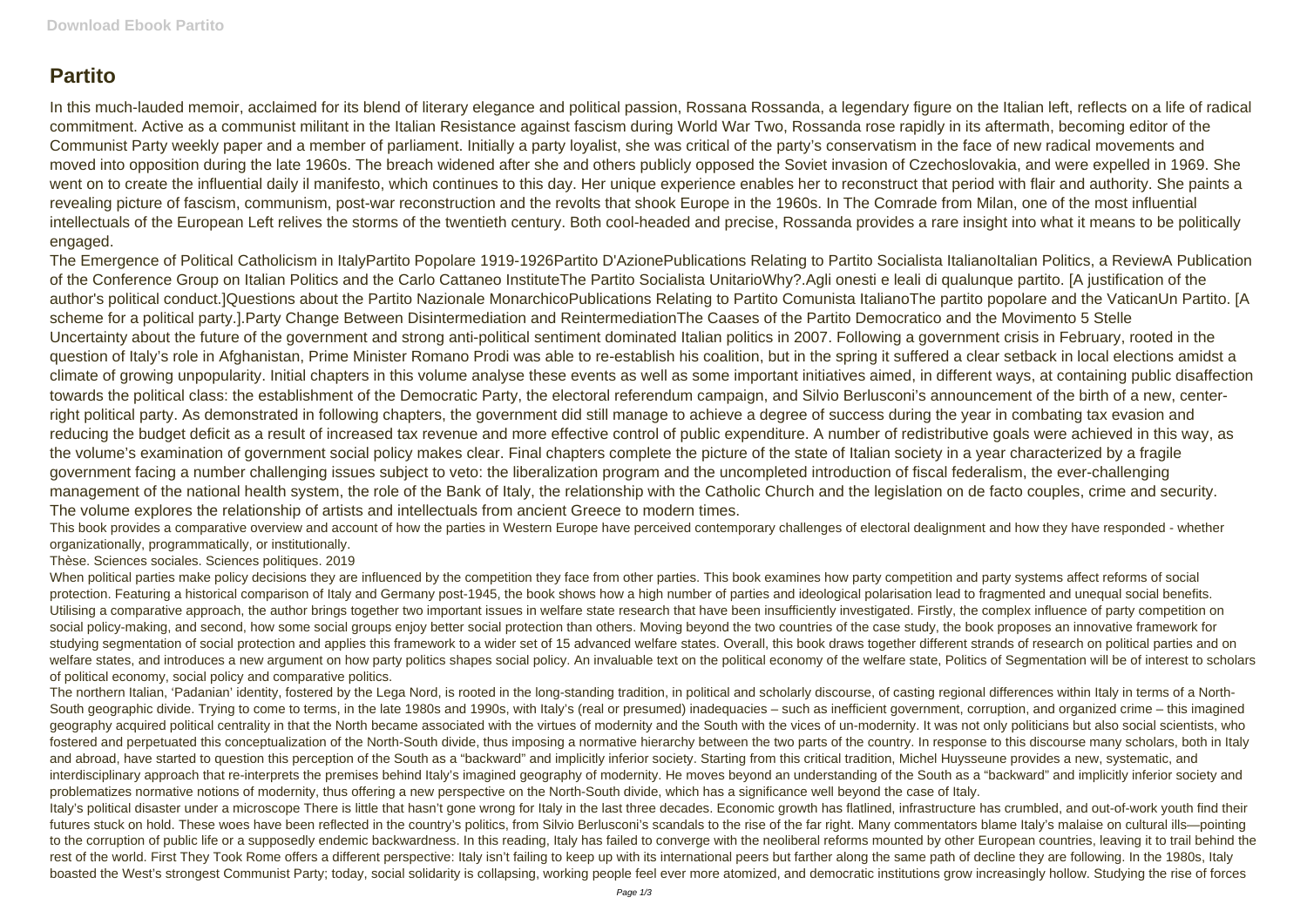like Matteo Salvini's Lega, this book shows how the populist right drew on a deep well of social despair, ignored by the liberal centre, Italy's recent history is a warning from the future—the story of a collapse of public life that risks spreading across the West.

Electoral systems matter. They are a crucial link in the chain connecting the preferences of citizens to the policy choices made by governments. They are chosen by political actors and, once in existence, have political consequences for those actors. They are an important object of study for anyone interested in the political process, and in this book we subject them to systematic analysis. In addition to some comparative chapters, the book contains full accounts of the operation of electoral systems in 22 countries: France, the UK, Germany, Italy, Israel, Spain, Austria, Belgium, Denmark, Finland, The Netherlands, Ireland, Hungary, Russia, Australia, Canada, India, the USA, Japan, New Zealand, Chile, and South Africa. The book provides detailed analyses of the operation of a diverse set of electoral systems in their national context. Each chapter explains how the electoral system really works in the given country, examining the strategic incentives the system provides to voters, candidates, and parties, All country chapters have a common format and structure. Successive sections analyse: the institutional context; how each electoral system was chosen historically; how the current electoral system operates (the rules, mechanics, and ballot structure); and the political consequences of the current system (the impact on the party system, the internal life of parties, and the impact on parliament and government formation). Each country chapter then contains a final section which focuses on the politicization of electoral institutions. In recent years many countries have changed their electoral systems, either entirely or in part so there is a strong focus on the processes of electoral reform, both historically and prospectively. The book concentrates on the real world 'politics', as well as the 'political science' of electoral systems. The book will be of interest to those concerned with the practical political business of electoral reform. The book contains a wealth of evidence about the performance of various kinds of proportional representation and of non-PR systems. This will be invaluable for anyone interested in the question: 'What would be the best electoral system for my country?' Barrons Test Prep Material that is now out of print.

Italy remains an enigma for many observers. Recent Social Trends in Italy, 1960-1995, the sixth volume from the international Comparative Charting of Social Change program, provides a new and convincing schema for its comprehension. It shows that three essential institutions have structured and unified Italian society: the family, the church, and political parties. While the state remains a weak institution, it is important as a regulator of the economy and of society through the welfare state. The book, which contains a long introduction by Alberto Martinelli on the uneven modernization of Italy, shows the usefulness of analysing social change through study of a series of macro-social trends. These trends range from life-style structures to fertility, leisure, consumption, inequality, religion, and family, among others. This sixth national profile provides more arguements in favour of a hypothesis of diversification, rather than convergence, of modern societies. As Henri Mendras writes in the preface of the book. "The more we change, the more we remain ourselves: that is the conclusion of our comparative research, and the Italian study provides further ample proof of it."

The Italian Fascist Party in Power was first published in 1959. Minnesota Archive Editions uses digital technology to make long-unavailable books once again accessible, and are published unaltered from the original University of Minnesota Press editions. Although much significant material on the Italian Fascist party became available when the regime collapsed, scholars have not made extensive use of it until now. In this study, which is based on all the available sources, Professor Germino describes the functions of the party, ,explains how it was organized to perform tasks, and discusses conflicts between the party and other power elements in the dictatorship. He reaches a conclusion contrary to that of most other scholars -- that Fascist Italy was a full-fledged totalitarian state resembling Nazi Germany and Soviet Russia in political structure and ideological content. Professor Carl J. Riedrich of Harvard University writes: "I consider this a major contribution to our knowledge of totalitarian dictatorship. There is nothing in the existing literature that can be compared to it either in terms of depth or analysis, range of documentation or breadth of treatment." Professor Taylor Cole of Duke University comments: "Professor Germino has presented an excellent case study of the Italian Fascist Party. He has made use of more materials on the Party than any previous writer in English, and has marshalled them effectively to support his contention that the Fascist Party did not differ 'in kind' from [the Nazi and Soviet Communist parties] on the eve of World War II. His conclusion that on most (though not all) basic counts the Italian Fascist system was to be classified as 'totalitarian' is controversial, but it merits the careful attention of all students who are interested in the Italian Fascist period and in totalitarianism."

The Societies of Europe is an 8-title series of historical data handbooks and accompanying CD-ROM sets on the development of Europe from the nineteenth to the twentieth century. The series is a product of the Mannheim Centre for Social research, a body dedicated to comparative research on Europe and one of the leading social research institutes in the world. It is a collection of datasets giving a clear and systematic study of long term developments in European society. The data is presented statistically and is clearly comparative. The Societies of Europe is the most comprehensive data series available on Western European social issues. Each book is accompanied by a CD-ROM containing datasets not included in the text enabling users to manipulate the data as wanted. Information is available in different programmes (Excel, SPSS and SAS) and in data structures for analysing, and building time series. This data handbook and CD-ROM records the results of all legislative elections held in 18 European countries collected at the level of single constituency for the first time. The collection of results has been made completely machine-readable according to standard rules across countries, historical periods and electoral systems.

In 1999, Italy experienced another year of political uncertainty. The centre-left coalition government was weakened by infighting throughout the year and paid a high electoral price for its failure to present a common front to the electorate. In June, Silvio Berlusconi's Liberty Pole coalition won substantial victories in local elections including a symbolic triumph in Bologna, a stronghold of the Italian left. In December, bickering inside his parliamentary majority forced Massimo D'Alema, the prime minister, to reshuffle his cabinet. This was the first government crisis to be handled by Carlo Azeglio Ciampi, who became the tenth President of the Republic in May 1999. In the autumn, Giulio Andreotti, a seven-times prime minister, was acquitted of having colluded with the Sicilian Mafia, and with having ordered the murder.

The Oxford Handbook of Italian Politics provides a comprehensive look at the political life of one of Europe's most exciting and turbulent democracies. Under the hegemonic influence of Christian Democracy in the early post-World War II decades, Italy went through a period of rapid growth and political transformation. In part this resulted in tumult and Page 2/3